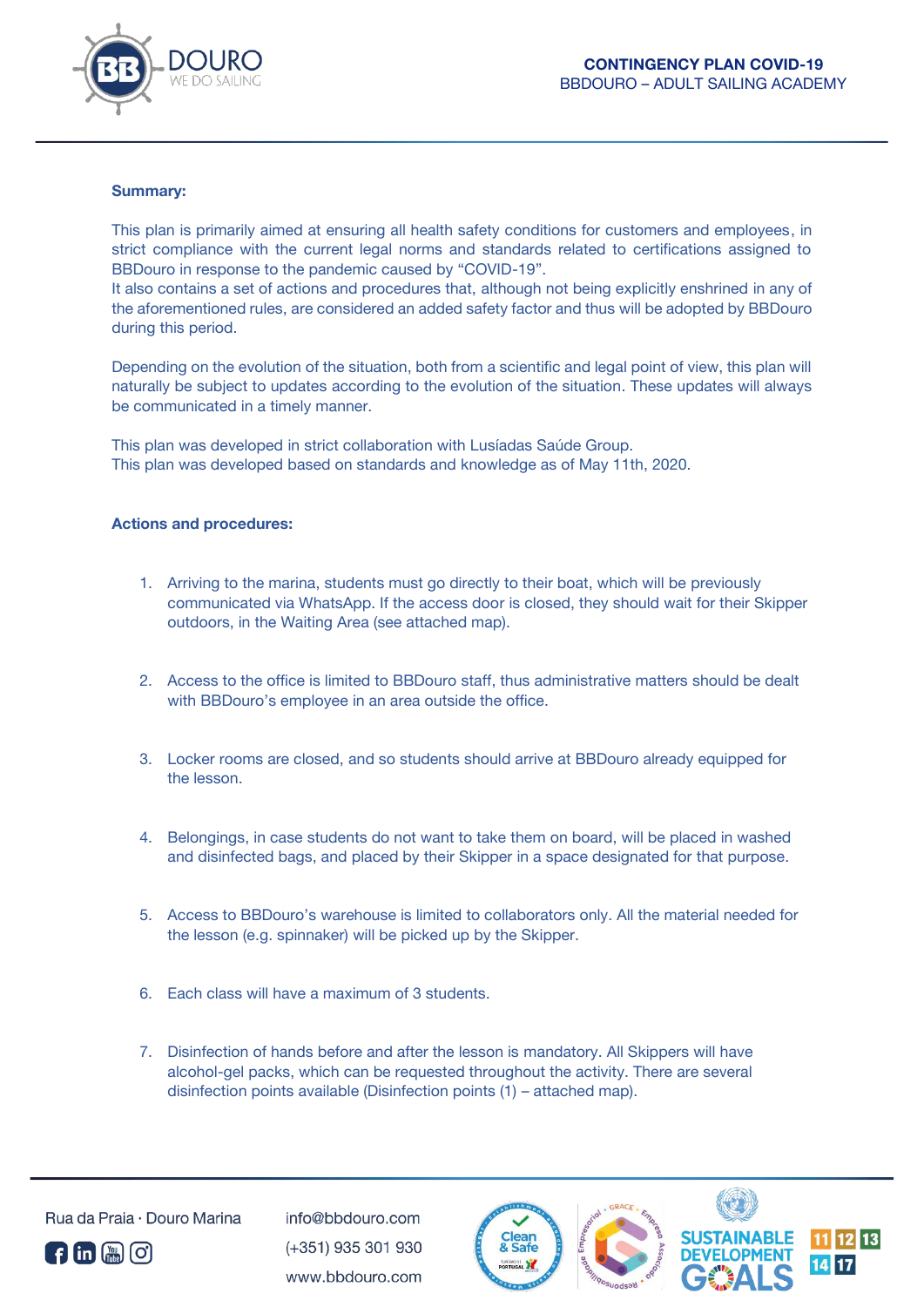

- 8. Facial mask is mandatory throughout the entire lesson time.
- 9. Life jackets will be washed, disinfected and isolated after each use, respecting a minimum period of 48 hours between uses (3).
- 10. Boarding / landing will be carried out gradually in order to avoid a higher than desirable density of people in that area.
- 11. It is mandatory to disinfect shoes immediately before entering the boats. A disinfection mat (6) with diluted sodium hypochlorite will be installed in the embarkation / disembarkation area.
- 12. After arriving ashore, used life jackets must be given to each Skipper, so that they are placed in their designated place (5) and then sent to the disinfection area.
- 13. In case a change of clothes is necessary, it must be done outdoors.
- 14. After each use, boats will be washed with soap and water and sensitive areas will be disinfected.
- 15. After being used, face masks must be deposited by the user in a place specially designated for this purpose that is properly marked (4).

Vila Nova de Gaia, May 11th, 2020



Rua da Praia · Douro Marina

 $info@hhdouro.com$ (+351) 935 301 930 www.bbdouro.com